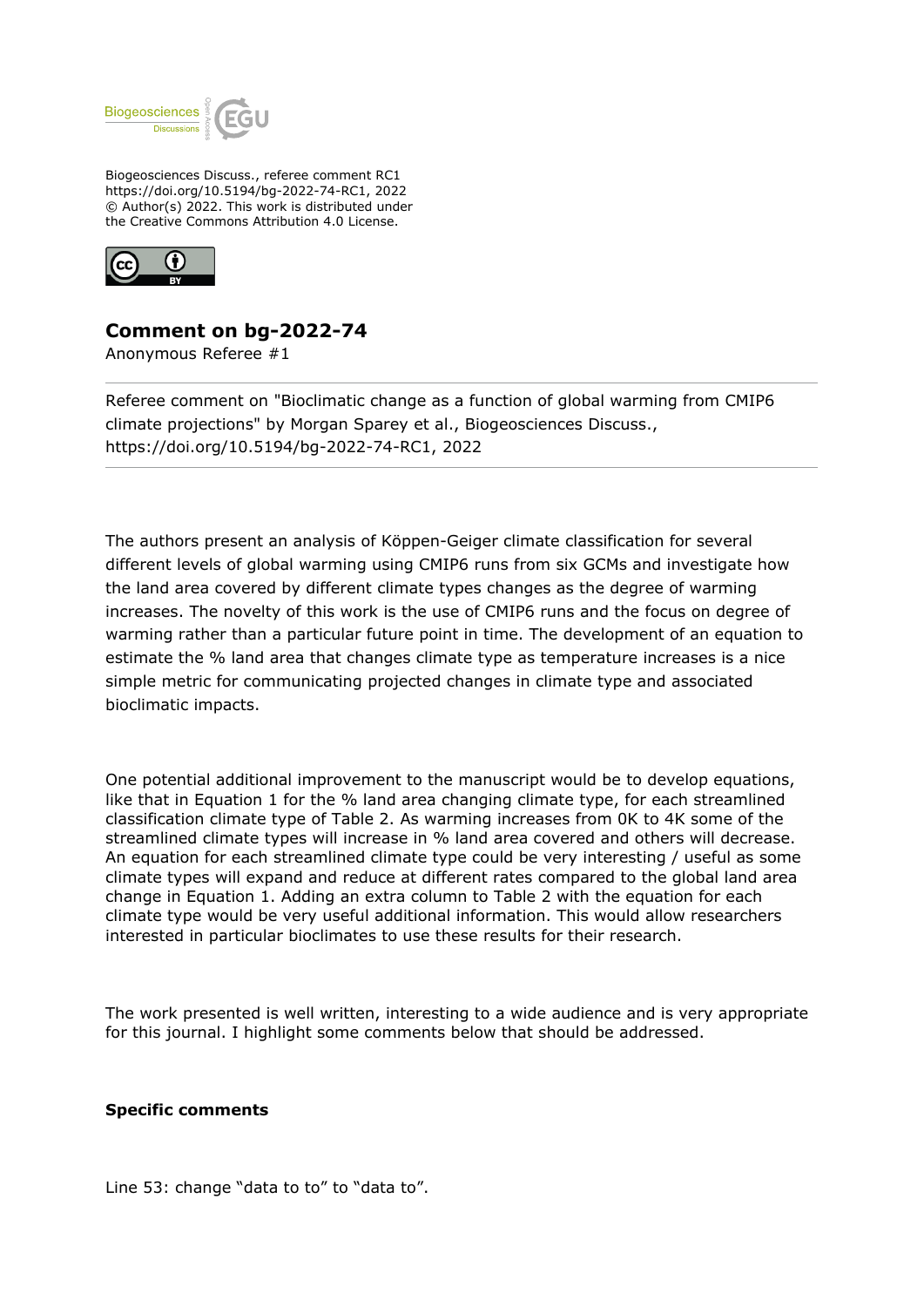Table 1: while the following differences from Peel et al (2007) are largely minor and most likely do not impact the end results significantly, it is important to note them. The Ds climate correction is likely to be the most important and should be corrected.

- Criteria for C climate: change from "0Ë $\Box$ C  $\leq$  Tmin <18Ë $\Box$ C, Tmax  $\geq 10$ Ë $\Box$ C" to "0Ë $\Box$ C  $\le$  Tmin  $\le$  18 EOC, Tmax  $\ge$  10 EOC".
- Criteria for Cs climate: change from "Pwwet ≥ 3\*Psdry, Psdry < 4" to "Pwwet > 3\*Psdry, Psdry < 4".
- Criteria for D climate: change from "Tmin < 0ËOC, Tmax ≥ 10ËOC" to "Tmin ≤ 0ËOC, Tmax  $\geq 10E\square C''$ .
- Criteria for Dw climate: change from "Pswet  $\geq 10*$ Pwdry" to "Pswet  $> 10*$ Pwdry".
- Criteria for Ds climate: change from "3\*Psdry < Pwwet" to "3\*Psdry < Pwwet, Psdry < 4".
- Criteria for ET climate: change from "0Ë $\Box$ C  $\leq$  Tmax <10Ë $\Box$ C" to "0Ë $\Box$ C < Tmax  $<$ 10Ë $\square$ C".

Line 63: change "First, C and D climates follow a  $0E\Box C$  threshold instead of  $3E\Box C''$  to "First, C and D climates follow a  $0E\Box C$  threshold instead of -3 $E\Box C''$ .

Line 75: I know data can now be considered as singular or plural, but I recommend changing "model and observational data is smoothed" to "model and observational data are smoothed".

Line 85: what do you mean by "anomaly corrected fields"? Not all readers will understand this term or what it means, so more explanation is required.

Table 2: In Table 1 all second letters were capital (for example CFa rather than Cfa). However, in Table 2 a mixture of second letter capitalisation is used (see Subtropical). Please be consistent.

Figure 3: It would be better to increase the size of these four maps as it is very hard to see the differences when the maps are so small. Rather than one column of four maps, try two columns of two maps. Also, why are these KG maps called anomaly plots?

Figure 5a & 5b: the right column of numbers next to the colour bar is labelled "% Landarea 4K" in both 5a and 5b. I think this should be "% Land-area 1.5K" for 5a and "% Landarea 2K" for 5b.